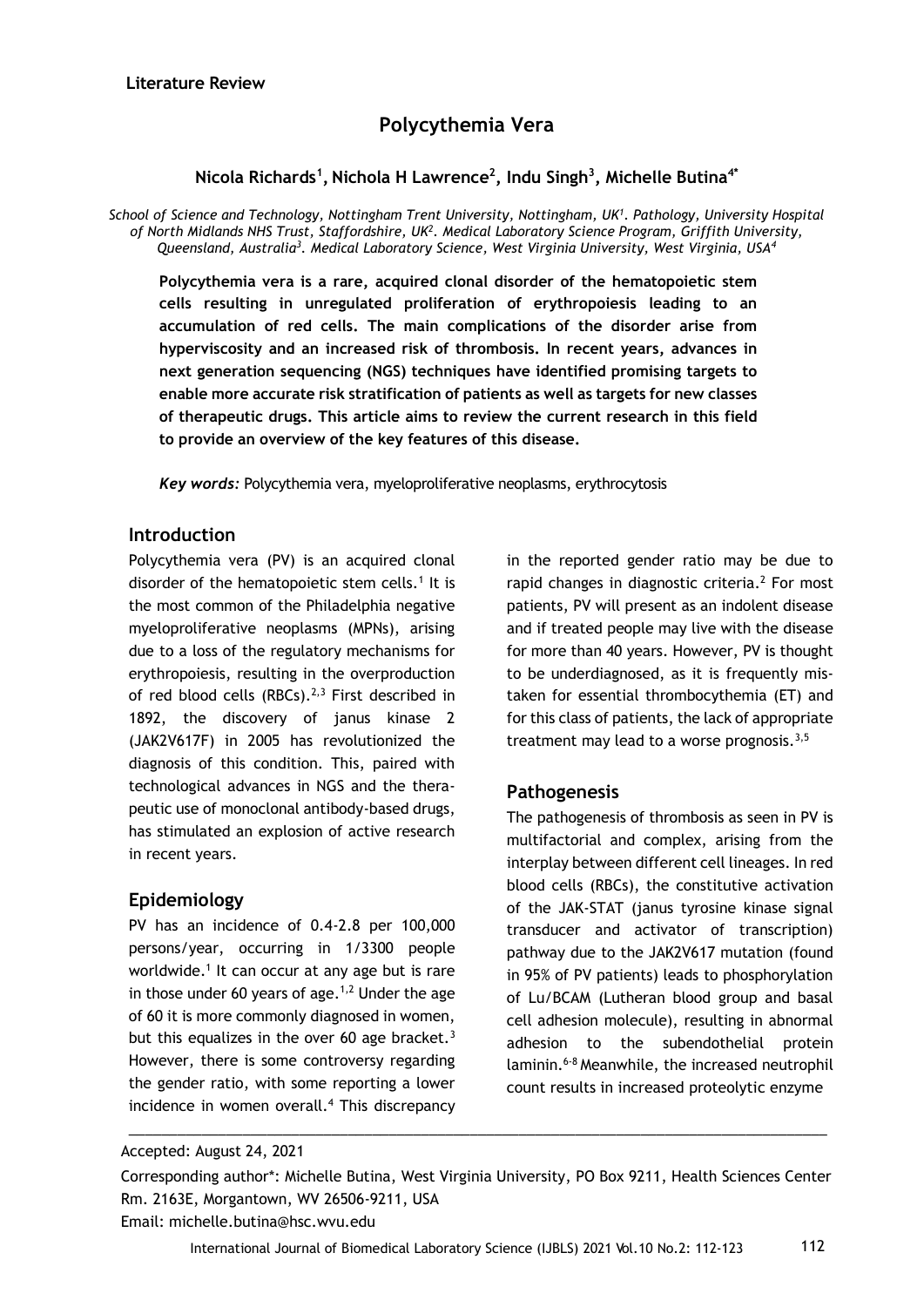(elastase and cathepsin G) activity as well as an increase in reactive oxygen species. This is accompanied by an increase in the expression of CD11b (pan-macrophage marker), leading to increased platelet activation and endothelial damage, with the subsequent increased release of tissue factor.<sup>8</sup> At the same time, there is often an increased platelet count with increased platelet activation leading to an increase in platelet induced thrombin production. This is worse in immature platelets. The increase in immature platelets correlates with the JAK2V617F allele burden.<sup>3</sup> The activated platelets also show increased expression of P selectin (cell adhesion protein) on their surface.<sup>8</sup> When paired with the reduced blood flow and endothelial damage as a result of hyperviscosity, these events combine to produce a perfect storm of increased procoagulant and proteolytic properties, with increased secretion of inflammatory cytokines and increased expression of adhesion molecules. $8$  In contrast to the procoagulant effects of PV, extreme thrombocytosis (platelet count >1500  $\times$ 10  $^{9}$ /L) may be associated with an increased risk of hemorrhage due to an acquired von Willebrand syndrome  $(VWS)$ .<sup>5</sup> The exact mechanisms underlying fibrotic and leukemic transformation of PV are poorly understood, but evidence suggests that aging is associated with the accumulation of potentially harmful somatic mutations.<sup>6</sup>

## **Clinical and Diagnostic Findings**

The classical presentation of PV (Table 1) is erythrocytosis in isolation or combination with leukocytosis and/or thrombocytosis.3,5,8,9 PV occurs in both indolent and aggressive forms, with the more indolent forms often being identified only as an incidental finding.<sup>5</sup> In contrast, more aggressive forms may lead to symptoms which significantly reduce quality of life.<sup>5</sup> Females tend to have fewer deregulated genes and thus may present with a less severe clinical picture than males.<sup>4</sup>

An increased hematocrit may be the first indication of PV, with the hematocrit thought to be more important in the diagnosis than hemoglobin, because hyperviscosity results

### **Table 1.** Complications and symptoms of Polycythaemia vera

| <b>Complications</b> | <b>Symptoms</b>          |
|----------------------|--------------------------|
| Splenomegaly due     | Gastric                  |
| to extramedullary    | discomfort               |
| hematopoiesis        | Early satiety            |
| Increased            | Pruritus                 |
| secretion of         |                          |
| proinflammatory      |                          |
| cytokines            |                          |
| Hyperviscosity       | Occipital                |
|                      | migraines                |
|                      | <b>Dizziness</b>         |
|                      | Erythromelalgia          |
|                      | Amaurosis fugax          |
|                      | Transient                |
|                      | <b>Ischaemic Attacks</b> |
|                      | (TIA)                    |
| Arterial and         | Pain, swelling,          |
| venous               | warmth, redness,         |
| thrombotic events    | and cramps               |
|                      | particularly in the      |
|                      | legs (DVT)               |
|                      | Increased                |
|                      | incidence of             |
|                      | miscarriage              |
|                      | Chest pain,              |
|                      | shortness of             |
|                      | breath                   |
|                      | (pulmonary               |
|                      | embolism,                |
|                      | myocardial               |
|                      | infarction)              |
|                      | Increased                |
|                      | incidence of             |
|                      | strokes/TIA              |
| Hemorrhage           | Epistaxis                |
| Hyperuricemia        | Severe pain and          |
|                      | stiffness of the         |
|                      | joints                   |
|                      | Red, swollen and         |
|                      | or misshapen             |
|                      | ioints                   |

from increased RBC numbers rather than individual RBC content.<sup>3,9</sup> Therefore, patients with a persistently increased hematocrit (above 0.52 in males and 0.48 in females) will warrant further investigation.<sup>9</sup> Early detection of PV presents challenges as the increase in hematocrit will often be matched by an increase in plasma volume, thus masking the overall increase in red cell mass. In cases where the hematocrit is less than 0.590, it will be difficult to differentiate between PV and other causes of erythrocytosis (Table 2).<sup>3</sup> This plasma expansion means that, in contrast to the World Health Organization's 2016 guidelines (Table 3) PV cannot be excluded based on a normal hematocrit alone.<sup>5-9</sup> The situation is further complicated by conditions such as pregnancy or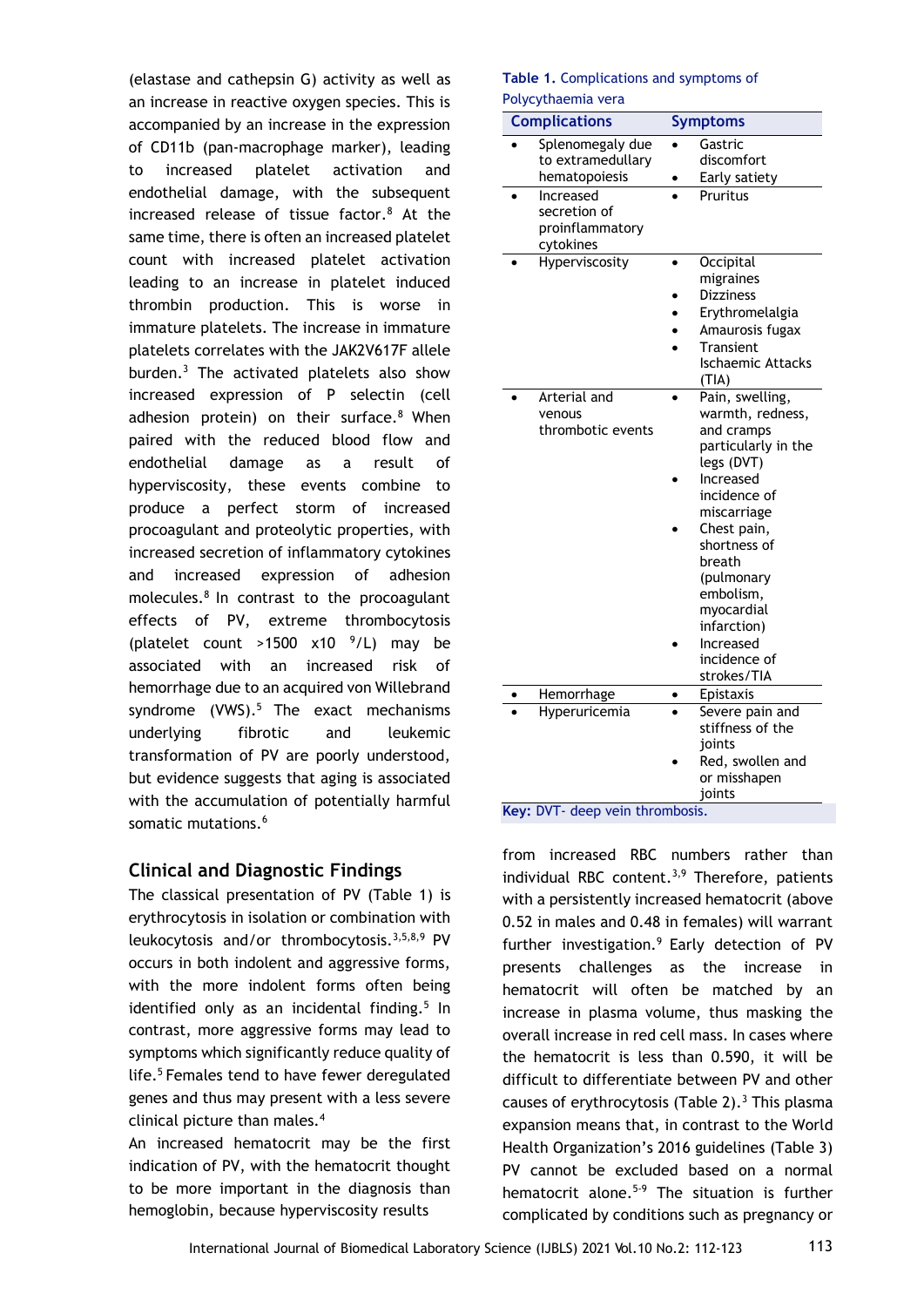**Table 2.** Exclusion of causes of secondary Erythrocytosis

| <b>Cause</b>                                                                                | <b>Diagnostic Test</b>                                                                                                                                                                  |
|---------------------------------------------------------------------------------------------|-----------------------------------------------------------------------------------------------------------------------------------------------------------------------------------------|
| Drugs, smoking,<br>alcohol                                                                  | Comprehensive<br>patient history with<br>systematic<br>questioning                                                                                                                      |
| <b>Renal tumours</b><br>and hepatic<br>disease                                              | Urea and Electrolytes,<br><b>Liver Function Tests</b><br>including serum<br>calcium<br>Erythropoietin levels<br>(raised)<br>Ultrasound                                                  |
| Tissue hypoxia                                                                              | Arterial oxygen<br>saturation (May be<br>misleading in cases of<br>carbon monoxide<br>poisoning, high<br>affinity hemoglobins<br>and sleep apnoea)<br>Erythropoietin levels<br>(raised) |
| Dehydration                                                                                 | Red cell mass<br>$\bullet$                                                                                                                                                              |
| <b>Congenital causes</b><br>such as mutations<br>of the<br>erythropoietin<br>receptor genes | Family history<br>Gene sequencing                                                                                                                                                       |
| <b>High affinity</b><br>hemoglobins                                                         | <b>HPLC</b><br>Mass spectrometry<br>Gene sequencing                                                                                                                                     |

**Key:** HPLC- High pressure liquid chromatography.

#### **Table 3.** Diagnostic criteria for Polycythemia vera

- RBC mass 25% above the mean normal predicted value
- Hemoglobin > 165 g/L in men and >160 g/L in women
- Hematocrit >0.490 in men and >0.480 in women
- Trilineage hypercellularity in the bone marrow
- JAK2v617F or JAK2 exon 12 mutation present
- Subnormal serum erythropoietin

**Key:** RBC- Red blood cell.

splenomegaly, which will also cause plasma expansion. The hematocrit may also be normal in cases of iron deficient PV, as the body defends the mean cell hemoglobin concentration (MCHC) by reducing the mean cell volume (MCV). Therefore, an isolated increased red blood cell count may be the only suspicious finding  $^{3}$  This presents a cautionary tale against the practice of offering a trial course of iron supplementation for unexplained microcytosis. It should be noted that ferritin levels are often low in iron deficient polycythemia as the diminished iron stores limit erythropoiesis.<sup>9</sup> However, the

additional presence of leukocytosis with or without splenomegaly may help to secure the diagnosis.<sup>3</sup> Ultrasound may be useful to detect splenomegaly in the absence of a palpable spleen and can also be useful for the detection of renal and/or hepatic pathologies. The diagnosis is further complicated by the fact that MPNs are not mutually exclusive. The systematic exclusion of secondary causes of erythrocytosis (Table 2) is of paramount importance.<sup>3</sup>



**Figure 1.** Peripheral blood film of JAK2V617F positive polycythemia vera at x600 magnification stained with May Grünwald Giemsa. Note the thrombocytosis and platelet anisocytosis that may result in a misdiagnosis of essential thrombocythemia.



**Figure 2.** Bone marrow trephine biopsy of JAK2V617F positive polycythemia vera at x600 magnification stained with hematoxylin and eosin. Note the expanded erythroid islands



**Figure 3.** Bone marrow trephine biopsy of JAK2V617F positive polycythemia vera using Glycophorin-C immunohistochemical staining at x100 magnification. Note erythroid hyperplasia and expanded erythroid islands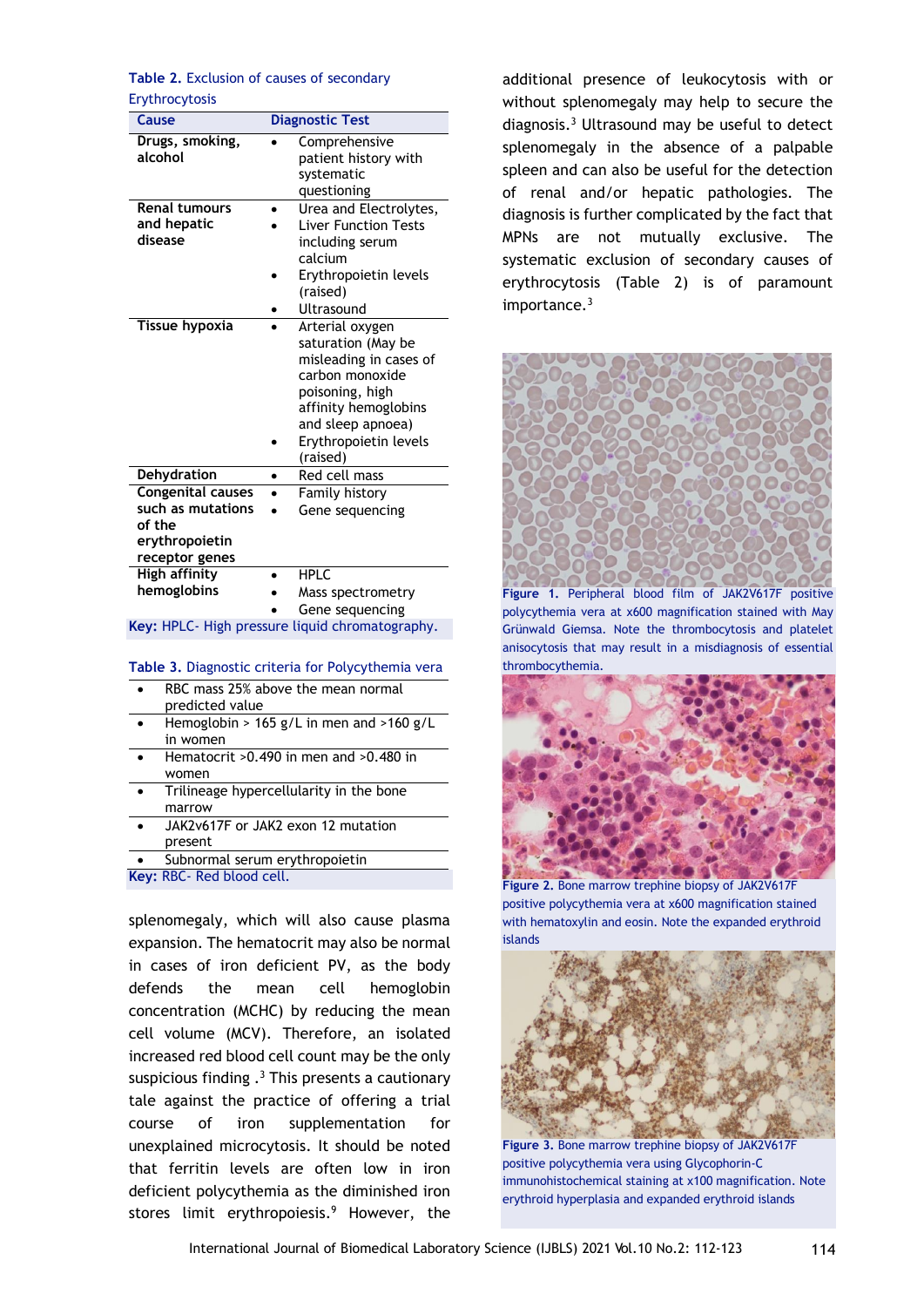The complete blood count (CBC) can confirm a persistently raised hematocrit along with the presence of leukocytosis and/or thrombocytosis (Table 3).<sup>5-9</sup> The subsequent peripheral blood film (Figure 1) may then identify circulating blasts or leukoerythroblastic features, which may be indicative of bone marrow impairment, triggering a bone marrow biopsy.<sup>9</sup> The bone marrow biopsy can be useful for distinguishing between PV and ET (Table 4), demonstrating significantly increased erythroid precursors relative to the other myeloid precursors in the

**Table 4.** Differential diagnosis of Polycythemia vera relative to Essential Thrombocythemia

| Lower platelet count        |
|-----------------------------|
| Lower MCV                   |
| Lower ferritin              |
| Lower erythropoietin levels |
| Increased splenomegaly      |
| Increased pruritus          |
| Key: MCV- Mean cell volume. |

case of PV (Figures 2 and  $3$ ).<sup>7-9</sup> The other myeloid precursors may be moderately increased and left shifted and there may be anisocytosis of the megakaryocytes with larger forms seen more frequently, which may display uneven or reduced lobulation. However, several studies have reported a failure to reach a diagnostic consensus based on morphological findings alone.

A direct measurement of RBC mass and plasma volume affords a more concrete diagnosis and alongside erythropoietin levels and arterial blood gas analysis, this was the most used diagnostic test for PV in 2002.<sup>1,3</sup> However, in the post JAK2V617F era, this is rarely performed due to the human and financial resources required, which are often prohibitive.1,9 The detection of JAK2V617F remains the cornerstone of diagnosis for PV

and will usually be used in conjunction with hemoglobin as a surrogate for RBC mass.<sup>9</sup> It is important to note that the mutation will frequently also be seen in the other MPNs (Table 4) and although the neutrophil JAK2 allele burden tends to be higher in PV than in ET, a valid threshold has not been established.<sup>3,7-9</sup> It should also be noted that this mutation has been identified at low levels in normal patients, with the allele burden increasing with age.  $3,9$ 

## **Prognosis and Risk Stratification**

The median age of PV patients at diagnosis is 61 with a median survival of 18.9 years, ranging from 10.9 to 27.8 years depending on the risk group.<sup>1</sup> Potentially fatal complications for PV include fibrotic (15% of patients) and leukemic transformations (1.5% of patients), both of which are associated with a significant exacerbation of symptoms and reduced life expectancy, with a median survival of 1.5-2.5 months untreated.<sup>3,8,10</sup> Therefore, transformation carries a poor prognosis and treatment is challenging.<sup>10</sup> However, it should be noted that post PV myelofibrosis has a more favorable prognosis than de-novo primary myelofibrosis.<sup>3</sup> Post PV acute myeloid leukemia typically has a French American British Classification (FAB) M6 or M7 phenotype and is relatively resistant to chemotherapy, with an allogeneic stem cell transplant being the only curative option, as most drugs are ineffective at securing a long-term remission.<sup>11</sup> Transformations, if they occur, will usually occur within 12 years of the initial diagnosis. Transformation from ET to PV also occurs in 20- 30% of JAK2V617F positive cases and is more commonly seen in women. $3$  The most common cause of morbidity and mortality in PV patients is thrombotic events. Traditional risk factors for thrombosis such as smoking, diabetes mellitus

|  |  |  | Table 5. International working group for MPN research and treatment (IWGMRT) prognostic scoring system |  |
|--|--|--|--------------------------------------------------------------------------------------------------------|--|
|  |  |  |                                                                                                        |  |

| <b>Risk Factor</b>                       | <b>Weighed Hazard</b> | <b>Points</b> | <b>Risk</b>           | <b>Median Survival</b> |
|------------------------------------------|-----------------------|---------------|-----------------------|------------------------|
|                                          | <b>Ratio Points</b>   |               | <b>Stratification</b> | (years)                |
| Age                                      |                       | U             | Low                   | 26                     |
| $\geq 67$ years<br>$\bullet$             | 5                     |               |                       |                        |
| 57-66 years<br>$\bullet$                 |                       |               |                       |                        |
| Leukocytosis                             |                       | $1 - 2$       | Intermediate          | 15                     |
| WBC > $15 \times 10^9$ /L 1<br>$\bullet$ |                       |               |                       |                        |
| Previous thrombotic                      |                       | ≥ 3           | High                  | 8.3                    |
| event                                    |                       |               |                       |                        |
| Key: WBC-White blood cell count.         |                       |               |                       |                        |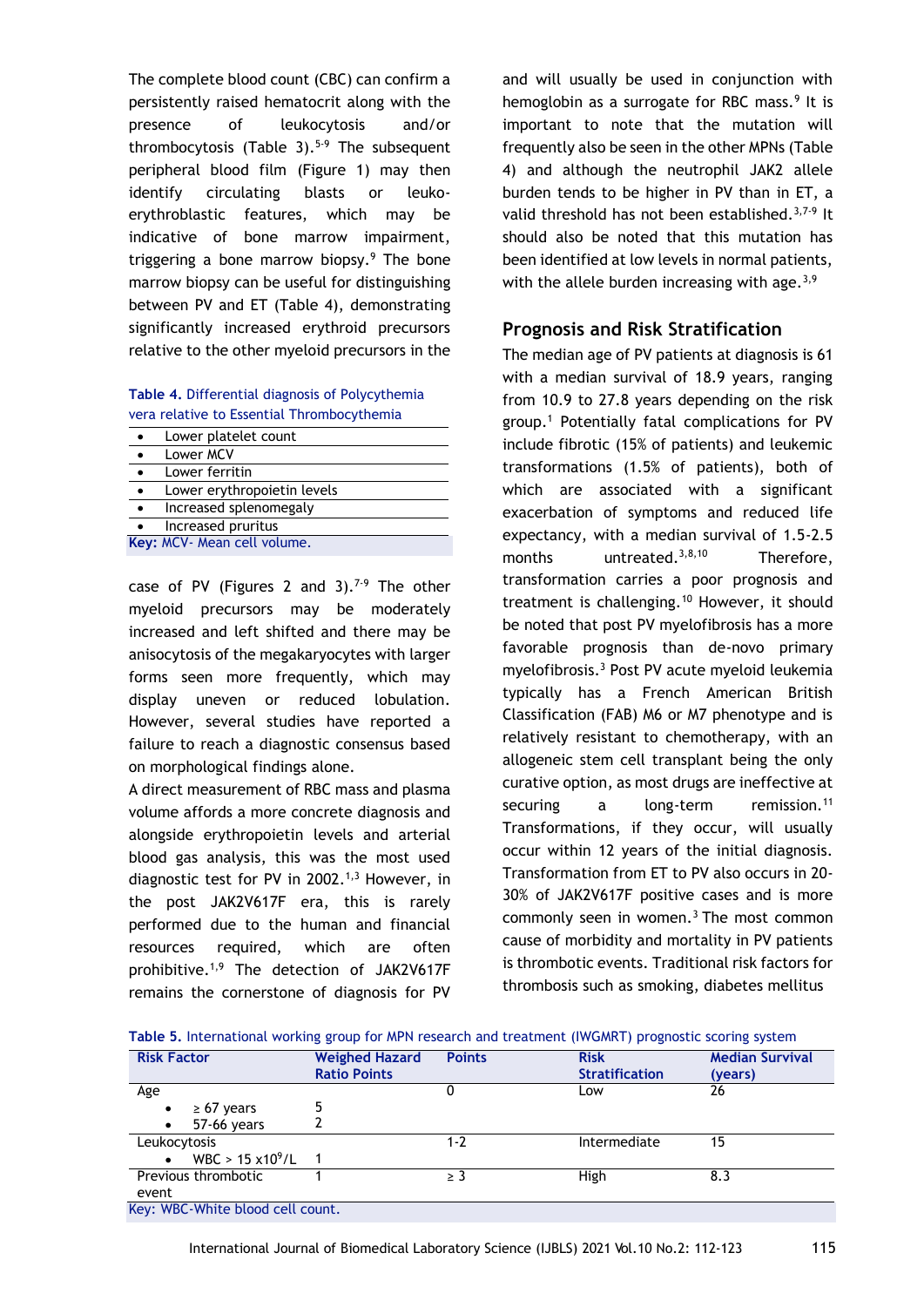and hypertension, which are not currently included in available prognostic systems, should also be considered in any prognostic evaluation of patients. $11,13$  Based on this consideration, some low risk patients may be regarded as high risk due to pre-existing cardiovascular disease or cardiovascular risk factors.8,9

Existing tools for the risk stratification of patients with PV include the International Working Group for Myeloproliferative Neoplasms Research and Treatment (IWGMRT) (Table 5), the Mutation Enhanced Prognostic Scoring System (MEPSS) (Table 6), and Dynamic Prognostic Model. <sup>7-12</sup> The IWGMRT prognostic score has not yet been validated by

| Table 6. Mutation enhanced prognostic scoring |  |
|-----------------------------------------------|--|
| system (MEPSS)                                |  |

| <b>Risk factor</b>                                                                                | <b>Fibrotic</b><br>transfor- | Leukemic<br>transfor- |
|---------------------------------------------------------------------------------------------------|------------------------------|-----------------------|
|                                                                                                   | mation                       | mation                |
| $\geq 60$ years of age                                                                            |                              |                       |
| WBC 15-30 x10 <sup>9</sup> /L                                                                     |                              |                       |
| Homozygous JAK2<br>mutation                                                                       |                              |                       |
| Exposure to<br>alkylating agents                                                                  |                              |                       |
| Previous<br>radiotherapy                                                                          |                              |                       |
| Non-driver<br>mutations of<br>myeloid genes<br>including ASXL1,<br>SRSF2, RUNX1,<br>SF3B1, IDH1/2 |                              |                       |
| TP53 mutations                                                                                    |                              |                       |
| Reticulin fibrosis<br>and raised LDH                                                              |                              |                       |
| Splenomegaly                                                                                      |                              |                       |
| Abnormal<br>Karyotype (+1q,<br>+8, +9, 20q- most<br>associated with<br>transformation)            |                              |                       |
| Key: LDH - Lactate dehydrogenase,                                                                 |                              |                       |
| WBC-White blood cell count.                                                                       |                              |                       |

prospective studies. However, the Dynamic Prognostic Model can be useful in monitoring the impact of treatment and adjusting care plans accordingly. Risk factors used by this model are associated with a 4.2-fold increase in the risk of death and are defined as a hemoglobin less than 100 g/L, a platelet count less than  $100 \times 10^9$ /L and a white blood cell count (WBC) greater than 30  $x10^9/L$ .<sup>9</sup> The low

frequency of PV combined with an even lower frequency of abnormal karyotypes has provided little data on which to evaluate the prognostic potential of cytogenetic abnormalities, but it may be useful to obtain cytogenetic information at diagnosis and following changes in the clinical course of the disease. $8,12$  More recent candidates for prognostic evaluation include both driver mutations (directly responsible for dysregulated cellular proliferation) and nondriver mutations (which exacerbate the complications of the disease but do not directly affect proliferation). Active research continues in an attempt to establish the role of the mutations in the pathophysiology of PV and thus their prognostic value (Tables 7, 8a and 8b). <sup>7-9,14,15</sup> In addition to the association with increased risks of fibrotic and leukemic transformation of PV, DNA-methyl transferase 3 alpha (DNMT3A), tet-methylcytosine dioxygenase 2 (TET2) and ASXL transcription regulator 1 (ASXL1) mutations, collectively referred to as DTA mutations, have also been associated with increased thrombotic risks.<sup>13-15</sup> DNMT3A, TET2 and ASXLI are epigenetic regulators. Mutation of these genes leads to altered DNA methylation, resulting in increased transcription of proinflammatory genes. This results in increased secretion of inflammatory cytokines, such as interleukin 1β. The increase in inflammatory cytokines predisposes patients to inflammatory conditions such as atherosclerosis, resulting in an increased risk of thrombotic and thrombo-occlusive events.<sup>13</sup> NGS for somatic mutations is not yet standard practice, but it may become so as technological advances make this option more accessible, as inclusion of this information has been shown to improve the accuracy of prognostic assessment.<sup>9</sup> Improved knowledge and application of DNA analysis may improve risk stratification of patients for both transformation and thrombotic events. $<sup>7</sup>$  Therefore, if the predictive</sup> value of these mutations can be verified, it may enable the identification of patients requiring closer monitoring or a more proactive treatment plan, including anti-inflammatory agents for example.<sup>13,14</sup>

However, JAK2V617F neutrophil allele burden remains the main stay for staging of the disease. $3$  This has the advantage of being able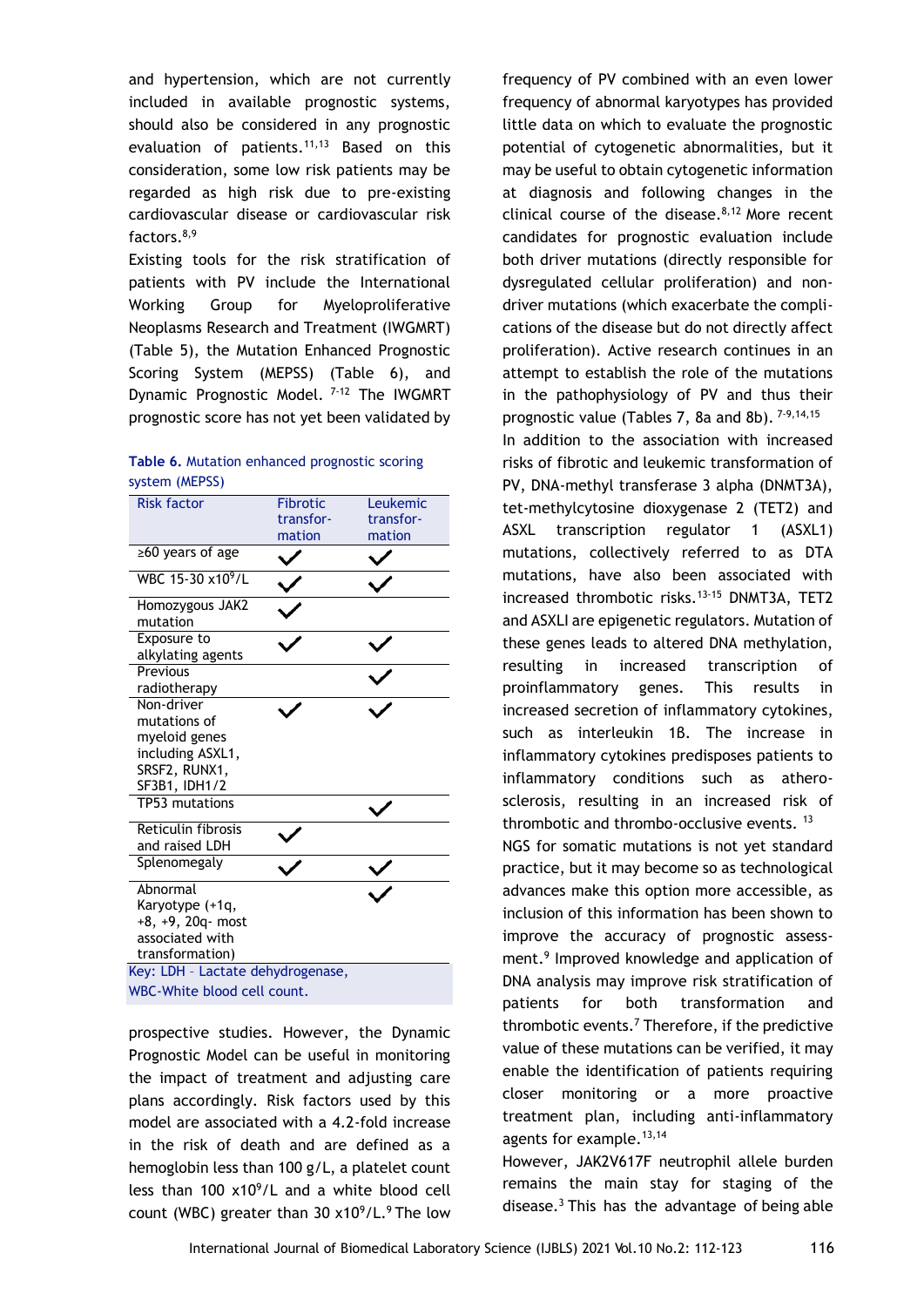|  | Table 7: The prognostic impact of somatic driver mutations |
|--|------------------------------------------------------------|
|--|------------------------------------------------------------|

| <b>Driver mutations</b> | <b>Function</b>                                                                                                                                                            | Prognostic impact of mutation                                                                                                                                                                                                                                                                                                                                                                                      |
|-------------------------|----------------------------------------------------------------------------------------------------------------------------------------------------------------------------|--------------------------------------------------------------------------------------------------------------------------------------------------------------------------------------------------------------------------------------------------------------------------------------------------------------------------------------------------------------------------------------------------------------------|
| <b>JAK2V617F</b>        | Constitutively active tyrosine kinase<br>$\bullet$                                                                                                                         | Homozygosity is linked to reduced<br>$\bullet$<br>platelet count, increased<br>splenomegaly, increased need for<br>cytoreductive therapy and increased<br>pruritus.<br>An allele burden over 50% is<br>associated with increased risk of<br>fibrotic transformation but not<br>leukemic transformation.<br>An allele burden of less than 50% is<br>$\bullet$<br>indicative of the indolent form of the<br>disease, |
| JAK2V625F               | Tyrosine kinase with enhanced<br>$\bullet$<br>function                                                                                                                     | Under investigation<br>$\bullet$                                                                                                                                                                                                                                                                                                                                                                                   |
| <b>JAK2 F556V</b>       | Tyrosine kinase with enhanced<br>$\bullet$<br>function                                                                                                                     | Under investigation<br>$\bullet$                                                                                                                                                                                                                                                                                                                                                                                   |
| <b>CALR</b>             | Multifunctional Ca <sup>2+</sup> binding<br>$\bullet$<br>endoplasmic reticulum chaperone<br>protein.<br>Binds and activates MPL in a TPO<br>$\bullet$<br>dependent manner. | More commonly seen in males and in<br>$\bullet$<br>younger patients.<br>Associated with a reduced risk of<br>$\bullet$<br>thrombosis relative to JAK2V167F<br>positive patients                                                                                                                                                                                                                                    |
| CXCL4/PF4               | Inhibition of cell death due to<br>$\bullet$<br>downregulation of TGFB signalling                                                                                          | Under investigation<br>$\bullet$                                                                                                                                                                                                                                                                                                                                                                                   |
|                         | Key: JAK- Janus Kinase, MPL- Myeloproliferative leukemia, also known as thrombopoietin receptor gene,                                                                      |                                                                                                                                                                                                                                                                                                                                                                                                                    |

TPO-Thrombopoietin, TGFB – Transforming Growth Factor Beta, CXCL4/PF4 - Platelet factor 4.

|  | Table 8a: The prognostic impact of somatic non-driver mutations |  |  |  |  |
|--|-----------------------------------------------------------------|--|--|--|--|
|--|-----------------------------------------------------------------|--|--|--|--|

| <b>Non-Driver</b>             | <b>Function</b>                                                                                                                                                                                                                                                                                                                                                                                | <b>Prognostic impact of mutations</b>                                                                                                                                                                                                         |
|-------------------------------|------------------------------------------------------------------------------------------------------------------------------------------------------------------------------------------------------------------------------------------------------------------------------------------------------------------------------------------------------------------------------------------------|-----------------------------------------------------------------------------------------------------------------------------------------------------------------------------------------------------------------------------------------------|
| mutations                     |                                                                                                                                                                                                                                                                                                                                                                                                |                                                                                                                                                                                                                                               |
| <b>TP53</b>                   | Encodes p53 tumour suppressor<br>$\bullet$<br>protein essential for DNA repair.<br>Inactivation leads to increased<br>hematopoietic stem cell self-renewal<br>and resistance to cellular stress                                                                                                                                                                                                | Associated with cytopenia following<br>$\bullet$<br>hydroxyurea therapy.<br>Increased risk of leukemic<br>transformation<br>Poor prognosis for overall survival<br>$\bullet$                                                                  |
| RUNX1                         | Encodes a transcription factor<br>$\bullet$<br>involved in hematopoiesis.<br>Inactivation leads to reduced<br>$\bullet$<br>myeloid differentiation and<br>increased hematopoietic stem cell<br>self-renewal                                                                                                                                                                                    | Genetic instability<br>$\bullet$<br>Increased risk of leukemic<br>$\bullet$<br>transformation.<br>Reduced overall survival<br>$\bullet$                                                                                                       |
| SRSF2, ZRSF2,<br>U2AF1, SF3B1 | Splicing factors which play an<br>$\bullet$<br>important role in DNA stability                                                                                                                                                                                                                                                                                                                 | Increased risk of acquiring further<br>$\bullet$<br>mutations.<br>Associated with cytopenia following<br>hydroxyurea therapy<br>Increased risk of fibrotic and<br>$\bullet$<br>leukemic transformation.<br>Reduced overall survival rate<br>٠ |
| TET <sub>2</sub>              | Encodes enzyme that catalyses<br>$\bullet$<br>conversion of 5-methyl cytosine to 5<br>hydroxy methyl cytosine resulting in<br>DNA methylation<br>Inhibition of TET2 leads to decreased<br>٠<br>DNA methylation and impaired<br>hematopoietic differentiation<br>Epigenetic repression of tumor<br>suppressor genes<br>Increased expression of<br>hematopoietic stem cell self-renewal<br>genes | Increased risk of fibrotic and<br>$\bullet$<br>leukemic transformation.<br>Associated with increased risk of<br>$\bullet$<br>vascular events.<br>Reduced overall survival rate<br>$\bullet$                                                   |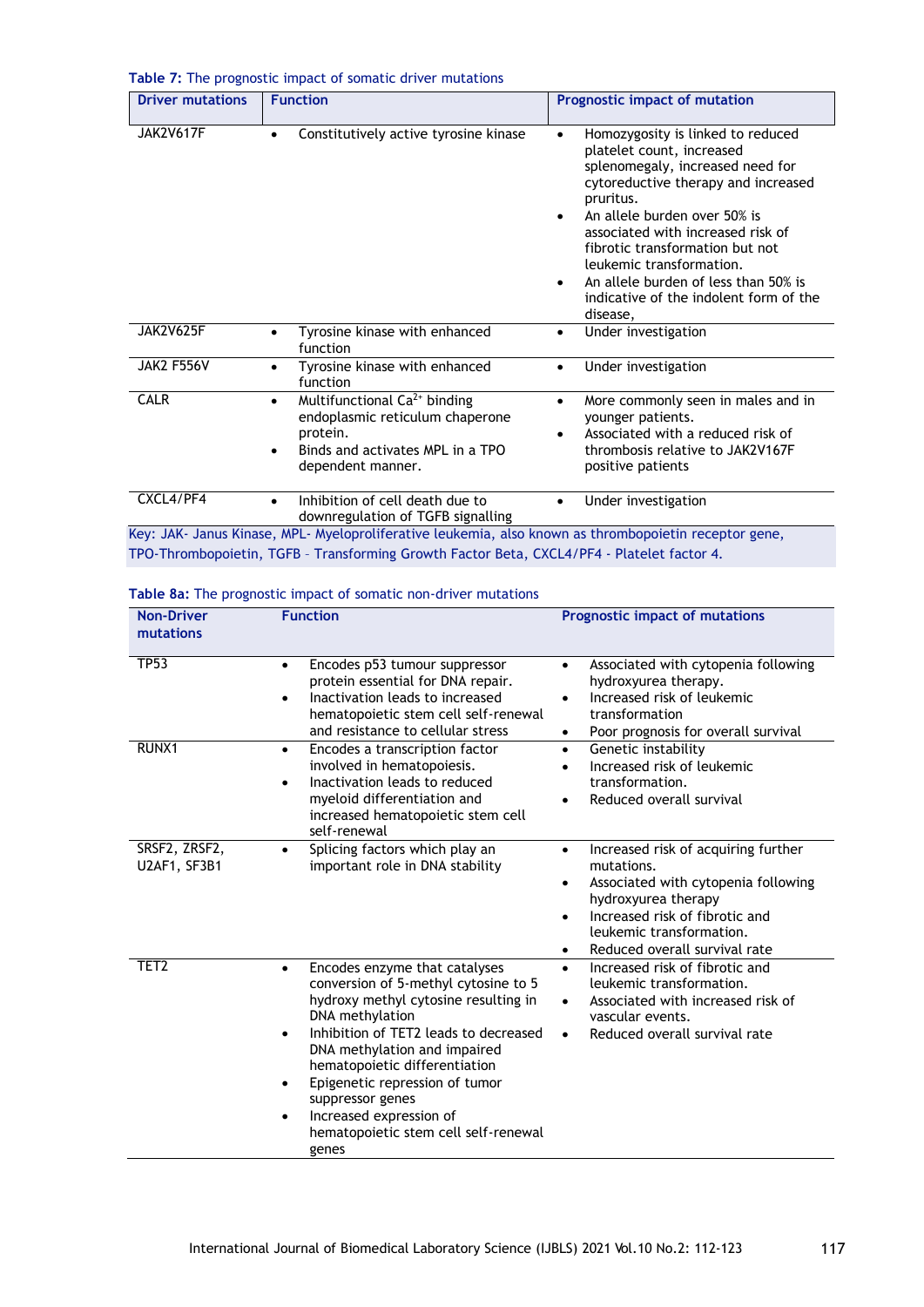|  |  |  | Table 8b. The prognostic impact of somatic non-driver mutations (continued) |  |  |
|--|--|--|-----------------------------------------------------------------------------|--|--|
|--|--|--|-----------------------------------------------------------------------------|--|--|

| <b>Non-Driver mutations</b>                                 | <b>Function</b>                                                                                                                                                                                                      | Prognostic impact of mutations                                                                                                                                                                                        |
|-------------------------------------------------------------|----------------------------------------------------------------------------------------------------------------------------------------------------------------------------------------------------------------------|-----------------------------------------------------------------------------------------------------------------------------------------------------------------------------------------------------------------------|
| <b>IDH1/2</b>                                               | Encode enzymes that<br>catalyse conversion of<br>isocitrate to ketoglutarate<br>which acts on TET2.<br>Important for protection<br>from oxidative stress                                                             | Associated with cytopenia<br>$\bullet$<br>following hydroxyurea therapy.<br>Increased risk of fibrotic and<br>leukemic transformation<br>Reduced overall survival rate                                                |
| ASXL1                                                       | Encodes a nuclear polycomb<br>٠<br>protein that affects<br>regulation of transcription<br>and RAR mediated signalling.<br>Interacts with chromatin<br>$\bullet$<br>modifying proteins including<br>PCRC <sub>2</sub> | Associated with increased WBC<br>and platelet counts.<br>Increased risk of fibrotic and<br>leukemic transformation<br>Reduced overall survival rate.<br>٠<br>More likely to be transfusion<br>$\bullet$<br>dependent. |
| LNK/SH2B2<br>$V_{\text{out}}$ MDC<br>White blood coll count | Inhibits signalling through<br>tyrosine kinase receptors<br>such as the erythropoietin<br>receptor. LNK mutations<br>disrupt negative feedback<br>loops affecting proliferation.                                     | Associated with increased<br>$\bullet$<br>extramedullary hematopoiesis<br>and enhanced growth of<br>JAK2V167F positive cells in<br>clonal assays and mouse<br>models.                                                 |

Key: WBC – White blood cell count

to be performed on peripheral blood samples. In terms of monitoring, there are no recommendations to monitor the allele burden sequentially, as the clinical impact of directly lowering the allele burden has yet to be confirmed. $3,9,14$  Similarly, there are no indications for serial bone marrow biopsies to monitor morphology or fibrosis, but a repeat bone marrow biopsy may prove useful if transformation is suspected.<sup>9</sup>

## **Treatment**

A typical treatment pathway for PV usually begins with phlebotomy and low dose aspirin, prior to risk stratification. High risk patients will then go on to receive cytoreductive therapies such as hydroxyurea (HU) or interferon as a first line therapy.<sup>16</sup> Ruxolitinib may then be used as second line therapy, with subsequent leukemic transformations treated with chemotherapy and/or allogeneic stem cell transplants for suitable candidates.<sup>16</sup>

Treatment of PV focuses on minimising the risk of thrombosis, reducing myeloproliferation, alleviating the symptoms of the disease and managing the complications (Table 1).<sup>7,16</sup> Treatment may yield a symptomatic, hematological, or molecular response which may be complete or partial. In contrast if there is no response, the disease will be progressive. The impact of a complete hematological response on long term survival, including thrombotic risk and disease progression, has yet to be fully established.<sup>7</sup> A monthly schedule of phlebotomy is the cornerstone of treatment in low risk cases.<sup>5,17</sup> It reduces the red blood cell mass and expands the plasma volume.<sup>5</sup> The link between reducing the hematocrit and reducing the thrombotic risk was established by the CYTO-PV trial.<sup>16</sup> However, the same study failed to establish a link between reducing leukocytosis and thrombotic risk.<sup>16</sup> Phlebotomy is generally combined with low dose aspirin, although recent studies have cast doubts on the benefits of the prophylactic use of aspirin in asymptomatic patients without additional risk factors for cardiovascular disease. $3,10$ 

A consensus target of a hematocrit of 0.45 independent of gender has been established, based on the association with increased cerebral blood flow and reduced risk of vascular occlusive episodes. However, there have been no trials which confirm this effect with phlebotomy in isolation, with most study cohorts including a significant proportion of patients who were also being treated with HU.<sup>17</sup> There are also recommendations for a target below 0.42 for patients with persistent or recurrent symptoms. $1,2$  In addition, despite a lack of evidence to support gender specific targets, such targets are applied by almost half of clinicians. In such cases a lower threshold of 0.42 is generally applied for women. <sup>9</sup> There are conflicting opinions on the application of lower thresholds during pregnancy, with some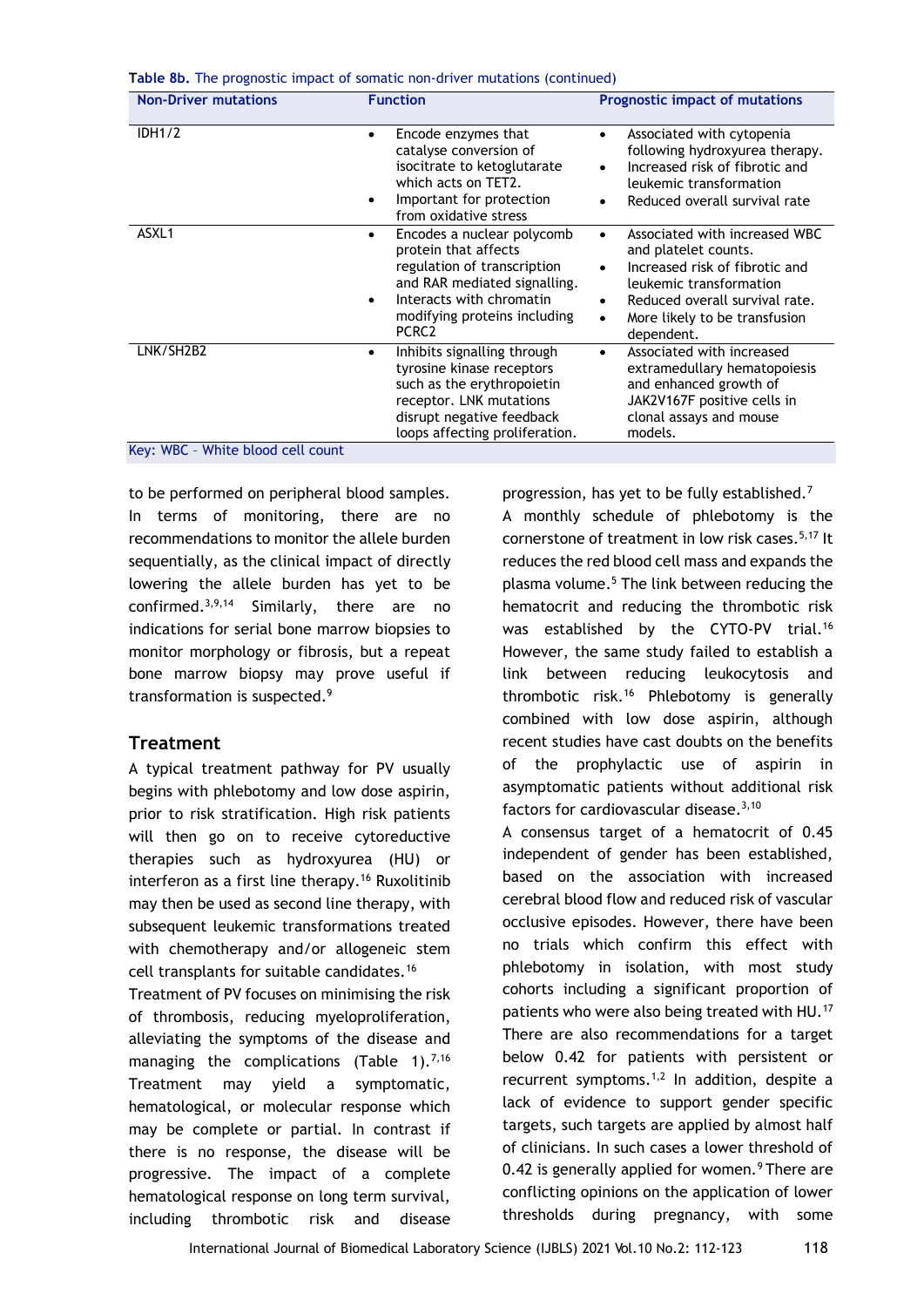advocating a target below  $0.33^{5,8,17}$  This may be more appropriate in high risk pregnancies.<sup>17</sup> Phlebotomy may alleviate symptoms associated with hyperviscosity but is not effective at treating severe headaches or pruritis.<sup>5</sup>

Apheresis is an additional option for reducing the haematocrit and has the advantage of being able to achieve the target hematocrit in one session.<sup>17</sup> However possible side effects include dizziness, twitching, muscle cramps, fainting, arrhythmias and fever. It is also very expensive when compared to phlebotomy. It may, however, be an appropriate option where a rapid reduction in the hematocrit is necessary, e.g. to reduce the risk of thrombosis prior to emergency surgery.<sup>17</sup>

Cytoreductive therapies such as HU may be indicated for higher risk patients. A platelet count greater than 1000  $x10^9$ /L may be used as a trigger for the implementation of this therapy, but many clinicians will only treat symptomatic thrombocytosis, as concerns that post phlebotomy thrombocytosis may increase thrombotic risk. $1,17$  Reducing thrombocytosis may relieve migraines and reduce transient ischemic attacks. As previously discussed, extreme thrombosis may be associated with von Willebrand like syndrome, which occurs due to excess platelets exhausting the supply of von Willebrand factor.<sup>5</sup> This does not tend to cause spontaneous bleeding and, tranexamic acid can be used to prevent bleeding during minor procedures. In contrast, major surgery will require platelet counts to be normalized and a normal ristocetin cofactor activity should be confirmed before proceeding.<sup>5</sup> Cytoreductive therapy (Tables 9a and 9b) is also recommended for patients who are resistant or intolerant to phlebotomy.<sup>7</sup> While a definition for resistance

| Table 9a. Conventional medical intervention for Polycythemia vera |  |  |  |  |
|-------------------------------------------------------------------|--|--|--|--|
|-------------------------------------------------------------------|--|--|--|--|

| <b>Drug</b> |                        | <b>Mode of action</b>                                                                                                                                                                               |           | <b>Advantages</b>                                          |                                                               | <b>Limitations</b>                                                                                                                                                                                                                                                                                                                                                                                                                                                                                 |
|-------------|------------------------|-----------------------------------------------------------------------------------------------------------------------------------------------------------------------------------------------------|-----------|------------------------------------------------------------|---------------------------------------------------------------|----------------------------------------------------------------------------------------------------------------------------------------------------------------------------------------------------------------------------------------------------------------------------------------------------------------------------------------------------------------------------------------------------------------------------------------------------------------------------------------------------|
| Hydroxyurea | $\bullet$<br>$\bullet$ | Cytoreductive agent<br>Ribonucleotide<br>reductase inhibitor that<br>reduces intracellular<br>deoxynucleotide<br>triphosphate pools, thus<br>inhibiting DNA synthesis<br>resulting in cytotoxicity. |           | Reduces thrombotic risk<br>relative to phlebotomy<br>alone | $\bullet$<br>$\bullet$<br>$\bullet$<br>$\bullet$<br>$\bullet$ | Optimal dose must be<br>determined through<br>individual titration.<br>Associated with<br>secondary cancers<br>including squamous cell<br>and basal cell<br>carcinoma and breast<br>cancer due to inhibition<br>of TP53.<br>Myelosuppressive<br>Side effects include<br>ulceration, skin lesions<br>and gastrointestinal<br>toxicities.<br>Not safe in pregnancy<br>due to teratogenic<br>properties<br>May not be well<br>tolerated in the long<br>term.<br>Does not cause<br>molecular remission |
| Anagrelide  | $\bullet$              | Suppression of<br>transcription factors<br>required for<br>proliferation of<br>megakaryocytes.                                                                                                      | $\bullet$ | Effective platelet<br>reduction<br>Non-Leukemogenic        | $\bullet$                                                     | The most common side<br>effects include:<br>Bloating or swelling of<br>the face, arms, hands,<br>lower legs, or feet;<br>body aches or pain;<br>burning, itching,<br>numbness; chest pain;<br>congestion, cough,<br>difficult or labored<br>breathing, dryness, or<br>soreness of the throat;<br>heart palpitations;<br>fever; rapid weight<br>gain; lymphadenopathy                                                                                                                               |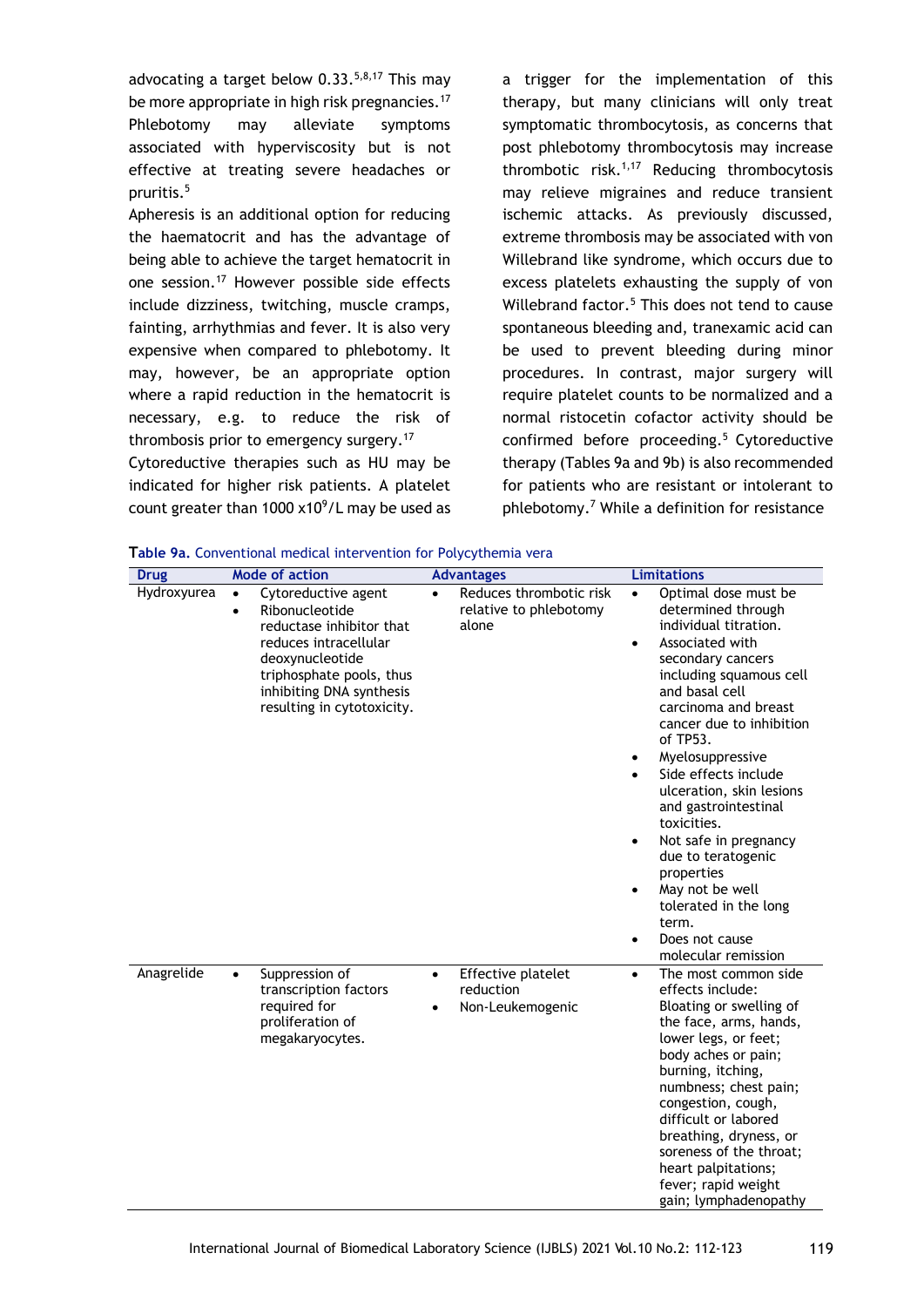| <b>Drug</b>                     | <b>Mode of action</b>                                                                                                        | <b>Advantages</b>                                                                                                                                                                                                                                                                                                                                                                                                                                                                                                                                                                      | <b>Limitations</b>                                                                                                                                                                                                                                                                                                                                                                                                                                                                                                                    |
|---------------------------------|------------------------------------------------------------------------------------------------------------------------------|----------------------------------------------------------------------------------------------------------------------------------------------------------------------------------------------------------------------------------------------------------------------------------------------------------------------------------------------------------------------------------------------------------------------------------------------------------------------------------------------------------------------------------------------------------------------------------------|---------------------------------------------------------------------------------------------------------------------------------------------------------------------------------------------------------------------------------------------------------------------------------------------------------------------------------------------------------------------------------------------------------------------------------------------------------------------------------------------------------------------------------------|
| Pegylated<br>Interferon a<br>2a | Cytoreductive<br>$\bullet$<br>agent<br>Immune regulation<br>$\bullet$<br>via binding to<br>interferon a<br>receptors 1 and 2 | Effective at reducing the<br>$\bullet$<br>neutrophil JAK2V167F<br>allele burden.<br>Complete molecular<br>٠<br>remission can be<br>achieved.<br>Effective cytoreduction.<br>٠<br>Reduces symptoms of<br>$\bullet$<br>pruritus.<br>Reduced splenomegaly,<br>$\bullet$<br>but not back to normal<br>size<br>Non Leukemogenic<br>٠<br>Less toxic than Ruxolitinib<br>$\bullet$<br>Safe in pregnancy<br>$\bullet$                                                                                                                                                                          | Not always effective at<br>$\bullet$<br>reducing erythrocytosis as<br>it can activate erythroid<br>gene expression.<br>Immunosuppressive<br>$\bullet$<br>Thyroid and liver toxicity<br>$\bullet$<br>Side effects include flu<br>$\bullet$<br>like symptoms, atrial<br>fibrillation/arrhythmias,<br>neuropathy and<br>depression.<br>Hypothyroidism<br>Autoimmune and<br>$\bullet$<br>endocrine disorders may<br>occur in a minority of<br>patients<br>Stimulates hematopoiesis<br>$\bullet$<br>so phlebotomy may remain<br>necessary. |
| <b>Ruxolitinib</b>              | JAK1/2 inhibitor<br>$\bullet$                                                                                                | Effective and durable<br>$\bullet$<br>reduction of symptoms<br>Reduced splenomegaly<br>٠<br>relative to hydroxyurea<br>Phlebotomy is often no<br>$\bullet$<br>longer necessary<br>Molecular remission rates<br>$\bullet$<br>similar to interferon.<br>Normalisation of severe<br>$\bullet$<br>iron deficiency.<br>Reduces risk of thrombosis<br>$\bullet$<br>Effective cytoreduction.<br>$\bullet$<br>May increase the<br>$\bullet$<br>effectiveness and<br>tolerability of pegylated<br>interferon a -2b (phase II<br>trials)<br>Non-myelotoxic<br>٠<br>Non-Leukemogenic<br>$\bullet$ | Immunosuppressive<br>$\bullet$<br>Thrombocytopenia<br>$\bullet$<br>Anemia<br>$\bullet$<br>Increased rates of non-<br>$\bullet$<br>melanoma skin cancers                                                                                                                                                                                                                                                                                                                                                                               |

**Table 9b:** Conventional medical intervention for Polycythemia vera (continued)

to phlebotomy has not been standardized, some have recommended criteria of more than three venesections a year, as this has been linked to an increased risk of thrombosis, and/or severe symptomatic iron deficiency.<sup>5</sup> Criteria for intolerance includes fainting episodes or a blood phobia. Iron supplementation may be cautiously recommended for patients suffering from severe symptoms of iron deficiency due to phlebotomy, with the resulting increase in hematocrit being treated with cytoreductive therapies.<sup>17</sup>

HU is the most common first line treatment for high risk patients.<sup>16</sup> However, some clinicians avoid the use of HU in those under 40 years of age, particularly women, in favor of interferon (Tables 9a and 9b).<sup>1</sup> Where HU is used in women of childbearing age, it is recommended that patients receive appropriate contraception and that treatment with HU is

stopped three months before any intended conception.<sup>9</sup> The use of HU for the treatment of PV is not strictly evidence based, as much of the evidence has been extrapolated from the treatment of ET. However there have been small studies that have demonstrated a benefit in terms of a reduction in thrombotic risk.<sup>7</sup>

Resistance or intolerance to HU will develop in a quarter of patients.<sup>16,17</sup> Resistance is associated with a poor prognosis and may manifest as continued pruritus, progressive or symptomatic splenomegaly or a requirement for an increased frequency of phlebotomy and/or uncontrolled myeloproliferation.<sup>8,9,18</sup> Intolerance to HU usually manifests as mucosal or cutaneous lesions or genital and leg ulcers. For older patients, actinic keratosis or nonmelanoma skin cancers may occur. It is recommended that patients on this treatment avoid sun exposure.<sup>9,16</sup> Links between HU and secondary leukemia remain unproven and are

International Journal of Biomedical Laboratory Science (IJBLS) 2021 Vol.10 No.2: 112-123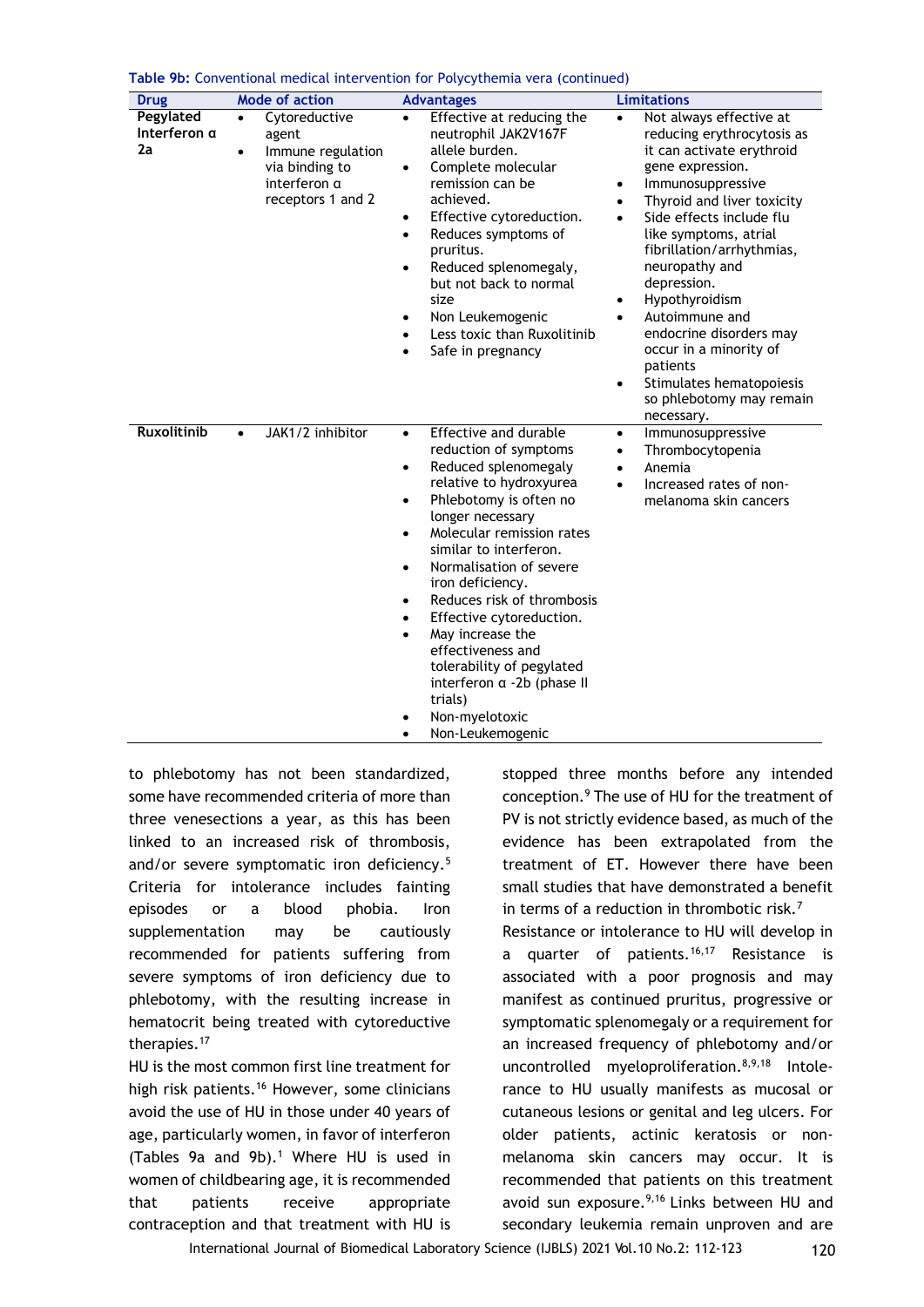unsupported by long term follow up studies.<sup>7,9</sup> In contrast the use of alkylating agents and radiotherapy are associated with increased rates of leukemia.<sup>7</sup>

Ruxolitinib has been approved as a second line drug for patients who become resistant or intolerant to HU or interferon therapy.<sup>19,20</sup> There is an estimated response duration of three years.<sup>18,20</sup> However, the immunesuppressive properties have been shown to cause an increased rate of infection, with a 4.6% 10 year mortality risk rate in PV patients.<sup>18</sup> Ruxolitinib affects both the innate and adaptive immune system, impacting natural killer cells, dendritic cells, and regulatory T lymphocytes in terms of both activation and proliferation. While the risk of infection is lower in PV than for the other MPNs, (according to epidemiological studies based on data from Swedish registries) an in-depth risk assessment is recommended for infection prior to commencing treatment.<sup>18</sup> Patients should be screened for hepatitis B and those who test negative should be offered vaccination. Antiviral prophylaxis should be considered for those who test positive. Herpes zoster and pneumococcal vaccination should also be considered.<sup>18</sup> Additional risk factors would include tuberculosis or travel to tuberculosis endemic areas. It is also important to educate patients on the signs of infection and encourage them to seek early medical attention.

New therapies continue to be added to the arsenal. Additional therapies, currently under investigation include Ropeginterferon α 2b, which has a longer half-life than the 2a form and appears to be better tolerated.<sup>21</sup> It was approved for use as a monotherapy in patients without splenomegaly by the European Medicines Agency in 2019.<sup>22</sup> In addition, histone deacetylase (HDAC) inhibitors such as Givinostat and murine double minute 2 (MDM2) inhibitors such as Idasanutlin have also entered clinical trials.<sup>8</sup> Histone deacetylase catalyzes the removal of acetyl groups from lysine residues on histones, leading to down

regulation of tumor suppressor genes. Inhibitors are being investigated for use as anticancer drugs. Givinostat has been shown to suppress clonogenic activity of JAK2V617F positive cell lines in *in vitro* models. It has demonstrated a hematological and molecular response in phase II trials and appears to be well tolerated. $^{22}$ MDM2 has been shown to be over expressed in JAK2617F positive cells, leading to a reduced the tumor repressor protein, p53, response and thus DNA damage. Idasanutlin is a selective small molecule MDM2 antagonist, shown to reactivate p53, stimulating apoptosis of JAK2617F CD34 (hematopoietic marker) positive cells.<sup>23</sup> It is also in phase II trials and appears to be well tolerated. $6,23$ 

## **Conclusion**

Although PV is a relatively rare disorder, the discovery of the JAK2V167F mutation has revolutionised the diagnosis and prognostic evaluation of the disease, making it the subject of intense research. The underlying mechanisms for fibrotic and leukemic transformation of PV are not yet fully understood. They are likely to be multifactorial, but improved knowledge and application of DNA analysis may be beneficial for stratification of patients for risks of both transformation and thrombosis.<sup>5</sup> As technological advances increase the identification of genes associated with transformation, future research may yield new targets for therapy that may prevent transformation, thus improving the prognosis for patients with this disease.<sup>1</sup> Further research is also needed to investigate how newer therapies can be integrated into existing treatment plans for optimal results, as well as their impact on disease progression, allowing targeted and individualised treatment for patients.4,5,18

## **Acknowledgement**

Images were provided by Nichola H Lawrence BSc MSc CSci FIBMS, University Hospitals of North Midlands NHS Trust.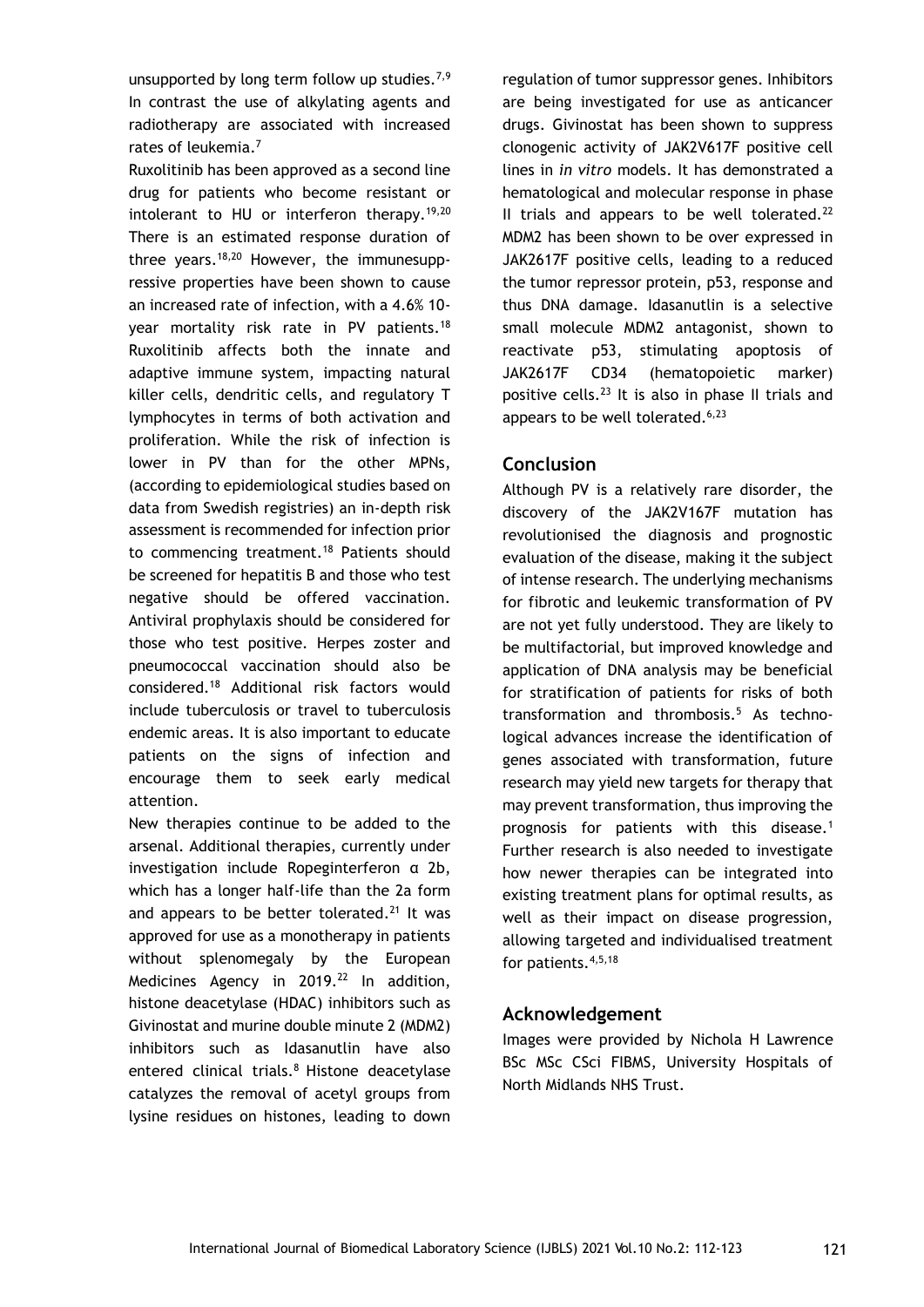## **References**

1. Kander EM, Moliterno AR, Rademaker A, Streiff MB, Spivak JL, Stein BL. Practice patterns in the diagnosis and treatment of polycythemia aera in the post-JAK2 V617F discovery era. J Natl Compr Canc Netw 2016;14(10):1238-1245.

doi:10.6004/jnccn.2016.0133

2. Meier-Abt F, Wolski WE, Tan G, et al. Reduced CXCL4/PF4 expression as a driver of increased human hematopoietic stem and progenitor cell proliferation in polycythemia vera. Blood Cancer J 2021;11(2):31. Published 2021 Feb 11. doi:10.1038/s41408-021-00423-5

3. Spivak JL. Polycythemia vera. Current treatment options in oncology 2018;19(2):0. doi:10.1007/s11864-018-0529-x

4. Palandri F, Mora B, Gangat N, Catani L. Is there a gender effect in polycythemia vera? Ann Hematol 2021;100(1):11-25. doi:10.1007/ s00277-020-04287-w

5. Spivak JL. How I treat polycythemia vera. Blood 2019;134(4):341-352. doi:10.1182/ blood.2018834044

6. Grunwald MR, Burke JM, Kuter DJ, et al. Symptom burden and blood counts in patients with polycythemia vera in the United States: An analysis from the REVEAL study. Clin Lymphoma Myeloma Leuk 2019;19(9):579- 584.e1. doi:10.1016/j.clml.2019.06.001

7. Guglielmelli P, Vannucchi AM. Current management strategies for polycythemia vera and essential thrombocythemia. Blood Rev 2020;42:100714. doi:10.1016/j.blre.2020. 100714

8. Iurlo A, Cattaneo D, Bucelli C, Baldini L. New perspectives on polycythemia vera: From diagnosis to therapy. Int J Mol Sci 2020;21(16):5805. Published 2020 Aug 13. doi:10.3390/ijms21165805

9. McMullin MF, Harrison CN, Ali S, et al. A guideline for the diagnosis and management of polycythaemia vera. A British Society for Haematology Guideline [published correction appears in Br J Haematol. 2019 Apr;185(1):198]. Br J Haematol 2019;184(2): 176-191. doi:10.1111/bjh.15648

10. Cerquozzi S, Tefferi A. Blast transformation and fibrotic progression in polycythemia vera and essential thrombocythemia: a literature review of incidence and risk factors. Blood Cancer J 2015;5(11):e366. Published 2015 Nov 13. doi:10.1038/ bcj.2015.95

11. Yogarajah M, Tefferi A. Leukemic transformation in myeloproliferative neoplasms: A literature review on risk, characteristics, and outcome. Mayo Clin Proc 2017;92(7):1118- 1128. doi:10.1016/j.mayocp.2017.05.010

12. Barraco D, Cerquozzi S, Hanson CA, et al. Cytogenetic findings in WHO-defined polycythaemia vera and their prognostic relevance. Br J Haematol 2018;182(3):437-440. doi:10. 1111/bjh.14798

13. Segura-Díaz A, Stuckey R, Florido Y, et al. Thrombotic Risk Detection in Patients with Polycythemia Vera: The Predictive Role of DNMT3A/TET2/ASXL1 Mutations. Cancers (Basel) 2020;12(4):934. Published 2020 Apr 10. doi:10.3390/cancers12040934

14. Tefferi A, Guglielmelli P, Lasho TL, et al. Mutation-enhanced international prognostic systems for essential thrombocythaemia and polycythaemia vera. Br J Haematol 2020; 189(2):291-302. doi:10.1111/bjh.16380

15. Marneth AE, Mullally A. The molecular genetics of myeloproliferative neoplasms. Cold Spring Harb Perspect Med 2020;10(2):a034876. Published 2020 Feb 3. doi:10.1101/cshperspect.a034876

16. Grunwald MR, Kuter DJ, Altomare I, et al. Treatment patterns and blood counts in patients with polycythemia vera treated with Hydroxyurea in the United States: An analysis from the REVEAL study. Clin Lymphoma Myeloma Leuk 2020;20(4):219-225. doi:10. 1016/j.clml.2019.09.601

17. Barbui T, Passamonti F, Accorsi P, et al. Evidence- and consensus-based recommendations for phlebotomy in polycythemia vera. Leukemia 2018;32(9):2077-2081. doi:10.1038/ s41375-018-0199-5

18. Sadjadian P, Wille K, Griesshammer M. Ruxolitinib-associated infections in polycythemia vera: Review of the literature, clinical significance, and recommendations. Cancers (Basel) 2020;12(11):3132. Published 2020 Oct 26. doi:10.3390/cancers12113132

19. Passamonti F, Griesshammer M, Palandri